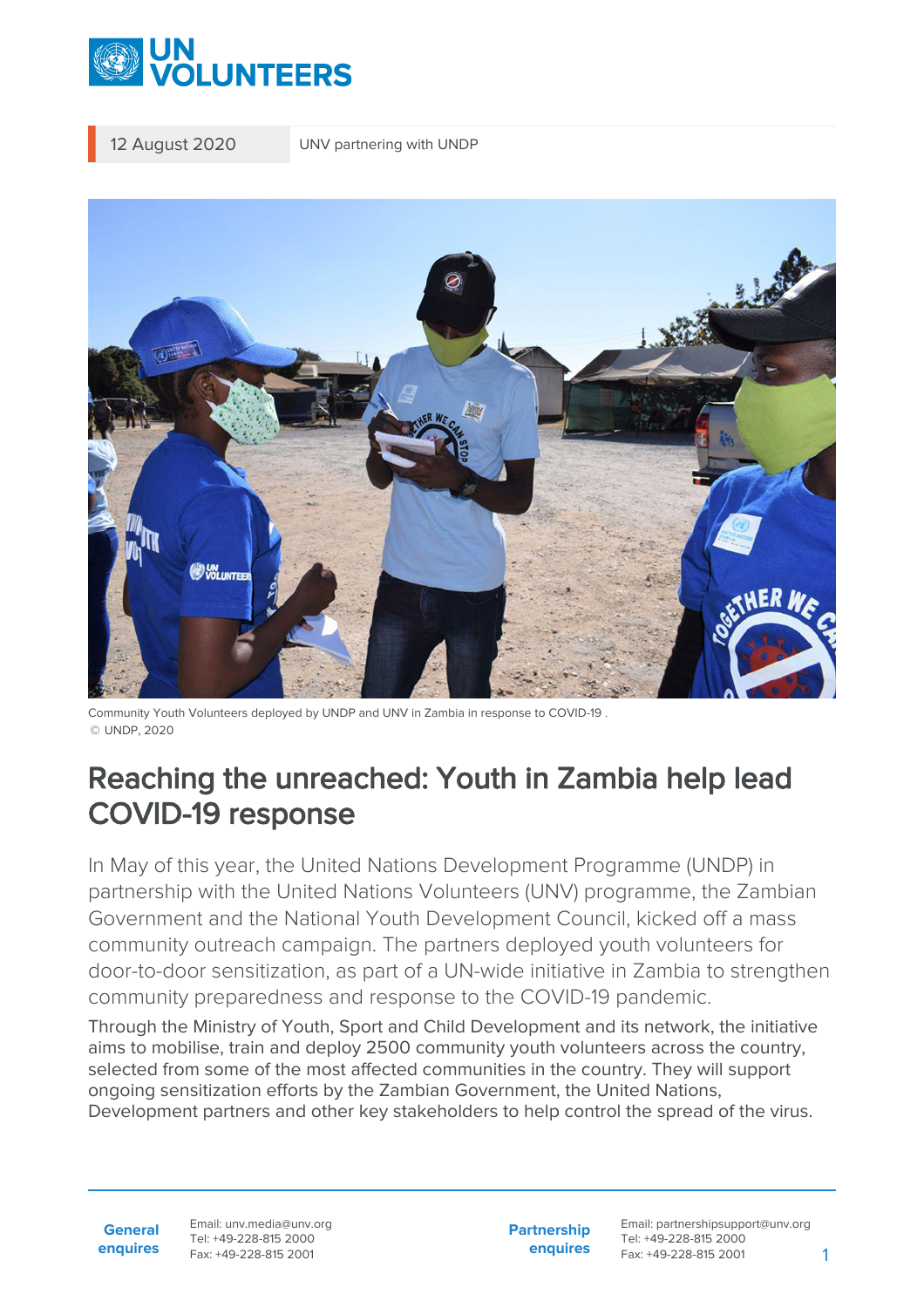

Speaking at the launch of the campaign against COVID-19, the UNDP Resident Representative in Zambia, Lionel Laurens highlighted UNV's comparative advantage in the success of the project.

UNV's comparative advantage is determining the success of this project. By placing the core values of volunteering at the heart of action and response in the midst of an unprecedented crisis threatening lives, young Zambians are given an opportunity to meaningfully contribute and give back to their community. --Mr Lionel Laurens, UNDP Resident Representative

"Local young men and women volunteering have become role models and advocates within their communities, undertaking door-to-door community outreach interventions and strengthening COVID-19 surveillance across Zambia," Mr Lauerns continued. "This targeted approach has helped ensure we are able to break down the communication barriers which are often experienced in such emergency situations."

Today, the door-to-door initiative has reached an estimated 700,000 households with more than 833 community youth volunteers on the frontline debunking myths and spreading lifesaving messages in Lusaka and surrounding communities as well as Chirundu in Southern Zambia and Chipata in the Eastern Province.

The volunteers have shared life-saving prevention measures, including up-to-date messaging on COVID-19, ranging from educating on precautionary steps to keep families safe from infection, providing information on medical assistance and managing stigma associated with the virus. Many at-risk and vulnerable communities have also been targeted through this initiative, with Mr Emmanuel Mulenga, Zambia's Minister for Youth, Sport and Child Development noting, "The support from UNDP has also targeted vulnerable communities in Lusaka and at-risk districts including border areas and transit points in Zambia."

UNDP Resident Representative Mr Laurens said that without community engagement and ownership, it would be difficult to fight and defeat COVID-19. Zambian youth, who constitute over 82 per cent of the population are acting as critical agents of change, whose volunteerism in containing the spread of COVID19 will make the difference in community response efforts.

Our rallying cry as the United Nations is to leave no one behind. We have therefore aligned our response to the Government of the

**General**

**enquires** Tel: +49-228-815 2000 Fax: +49-228-815 2001 Email: unv.media@unv.org<br>Tel: +49-228-815 2000

**Partnership enquires**

Email: partnershipsupport@unv.org Tel: +49-228-815 2000 Fax: +49-228-815 2001 2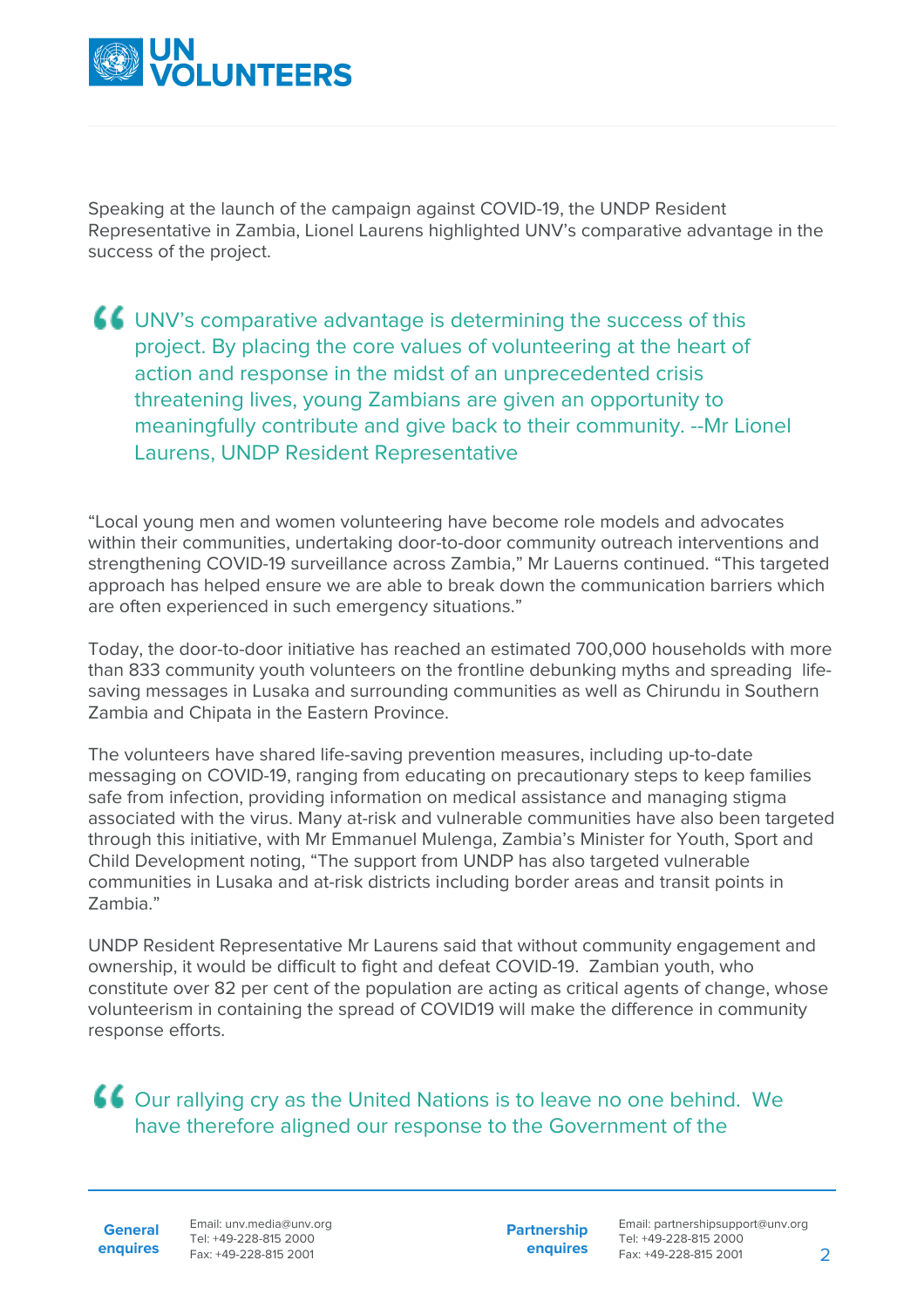

Republic of Zambia COVID-19 Multi-Sectoral, Contingency and Response Plan and the call by the World Health Organization (WHO) to ensure that the prevention and control measures are implemented and adhered to. –Mr Lionel Laurens

The Resident Representative underscored the role of youth as volunteers, activists, innovators and citizens, whose contribution to build a better future can make a difference in the world. He further commended their commitment in assisting vulnerable communities to be better prepared against the virus while promoting the values of volunteering, tolerance and solidarity.

Mr Laurens also reiterated the importance of the engagement with UNV in the campaign. "UNDP Zambia is proud of its partnership with UNV to implement the project, 'Reaching the Unreached Through Community Youth Volunteers for COVID-19'. In collaboration with communities most at-risk of COVID-19 local transmission, youth volunteers are identified and equipped to promote the adoption of preventive measures, basic precautions and safe behaviours."

**CC** Defeating COVID-19 demands a community approach. I had to take action by volunteering to save my friends and family from dying. So far, it has been a wonderful experience going door to door, creating awareness in my community on good hygiene practices and telling people how to stay safe. I feel accomplished. --Stella Nyendwa, Community Youth Volunteer in Garden community, Lusaka

As part of its initiative to contribute to community outreach efforts, UNDP committed US \$250,000.00 of its core resources to deliver an adapted and effective package of interventions for COVID-19 preparedness and response for vulnerable groups, which include people living with HIV/AIDS, differently abled people, youth, women and victims of gender-based violence.

The project, which aims to ensure no one is left behind in the prevention and control of COVID-19, recognized that Zambia's youth are a high risk and vulnerable group themselves but are possible champions of solutions. The success of the project so far acts as a blueprint on how youth can be catalysts of solutions against COVID-19 if effectively engaged.

"Thanks to UNV's demonstrated worldwide experience in promoting volunteerism and strengthening capacity of volunteers, young Zambians enrolled in the project were given an

**General enquires** Email: unv.media@unv.org Tel: +49-228-815 2000 Fax: +49-228-815 2001

**Partnership enquires** Email: partnershipsupport@unv.org Tel: +49-228-815 2000 Fax: +49-228-815 2001 3